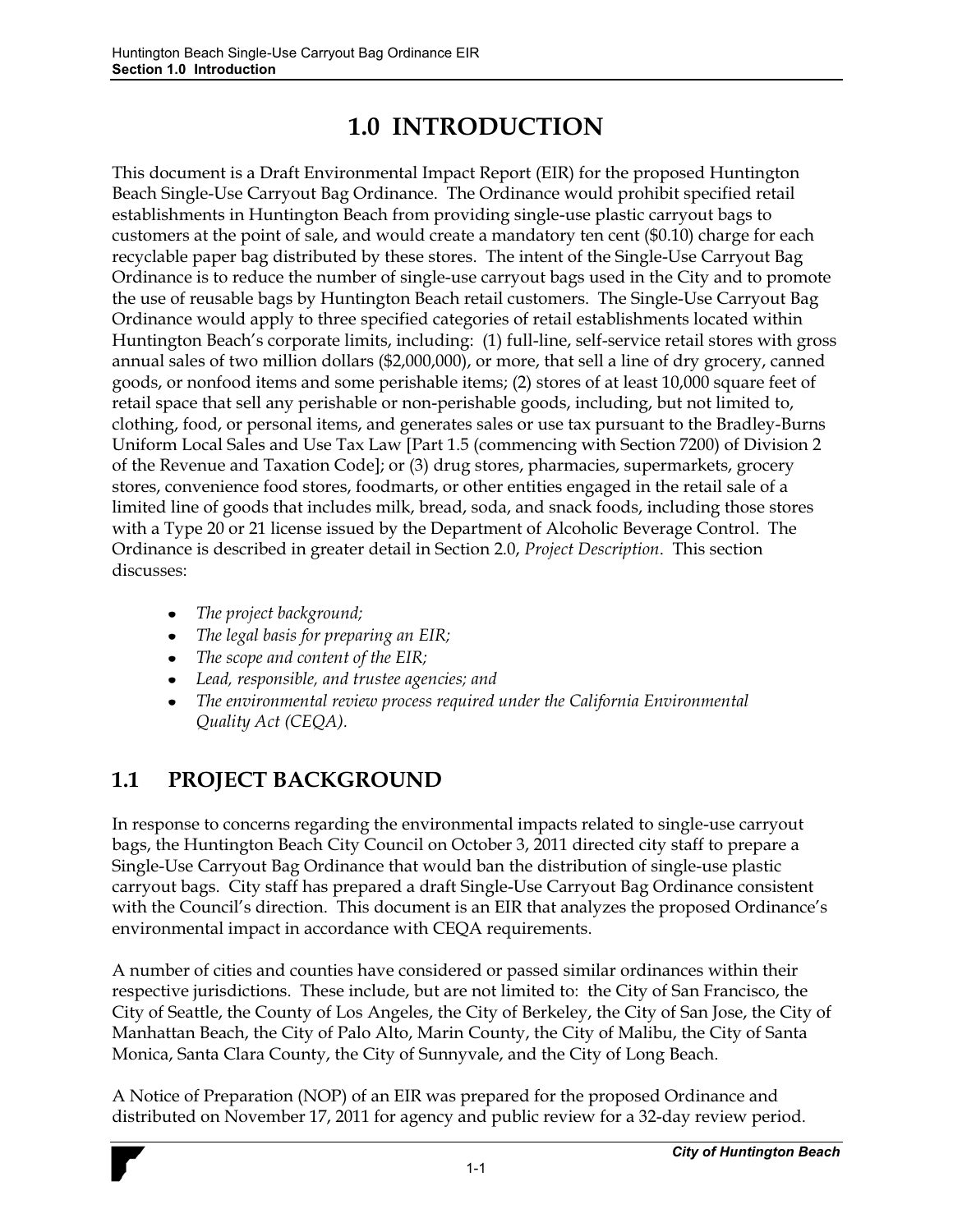The City received letters from the City of Huntington Beach Environmental Board and the Department of Transportation (DOT) in response to the NOP. The Department of Transportation did not have any comments specific to the environmental analysis. The City of Huntington Beach Environmental Board's comments included concerns related to hydrology (which are addressed in Section 4.4, *Hydrology and Water Quality*), air quality (which are addressed in Section 4.1, *Air Quality*), biological resources (which are addressed in Section 4.2, *Biological Resources*), and greenhouse gas emissions (which are addressed in Section 4.3, *Greenhouse Gas Emissions*). The Environmental Board also suggests that "robust models" of analysis in additions to Life Cycle Analysis be included in the EIR. This comment is addressed in Section 4.1, *Air Quality* and Section 4.3, *Greenhouse Gas Emissions* in the Methodology section which identifies how impacts related to carryout bags are calculated. Finally, the Environmental Board suggests that recreation impacts be further discussed in the EIR. However, as stated in the Initial Study (see Appendix A) the project would not require the construction or expansion of recreational facilities, and would reduce negative impacts on existing recreational facilities relating to the visibility and amount of litter (thus somewhat improving recreation facilities). Because it is anticipated that recreation facilities would be improved as a result of the proposed Ordinance, impacts are considered less than significant and no further analysis is required in the EIR. The City also conducted a public scoping meeting during the NOP comment period, which took place on December 7, 2011 at 6:00 p.m. The NOP and Initial Study prepared for the project are presented in Appendix A.

## **1.2 PURPOSE AND LEGAL AUTHORITY**

The proposed Single-Use Carryout Bag Ordinance requires the discretionary approval of the Huntington Beach City Council. Therefore, it is subject to the requirements of CEQA. In accordance with Section 15121 of the *CEQA Guidelines,* the purpose of this EIR is to serve as an informational document that:

*...will inform public agency decision-makers and the public generally of the significant environmental effects of a project, identify possible ways to minimize the significant effects, and describe reasonable alternatives to the project.* 

This EIR has been prepared as a Project EIR pursuant to Section 15161 of the *CEQA Guidelines.*  A Project EIR is appropriate for a specific development project. As stated in the *CEQA Guidelines:* 

*This type of EIR should focus primarily on the changes in the environment that would result from the development project. The EIR shall examine all phases of the project, including planning, construction, and operation.* 

This EIR is to serve as an informational document for the public and City of Huntington Beach decision-makers. The process will culminate with City Council hearings to consider certification of a Final EIR and approval of the Ordinance. Section 2.6 in Section 2.0, *Project Description,* provides a detailed description of approvals that may be necessary for the proposed project.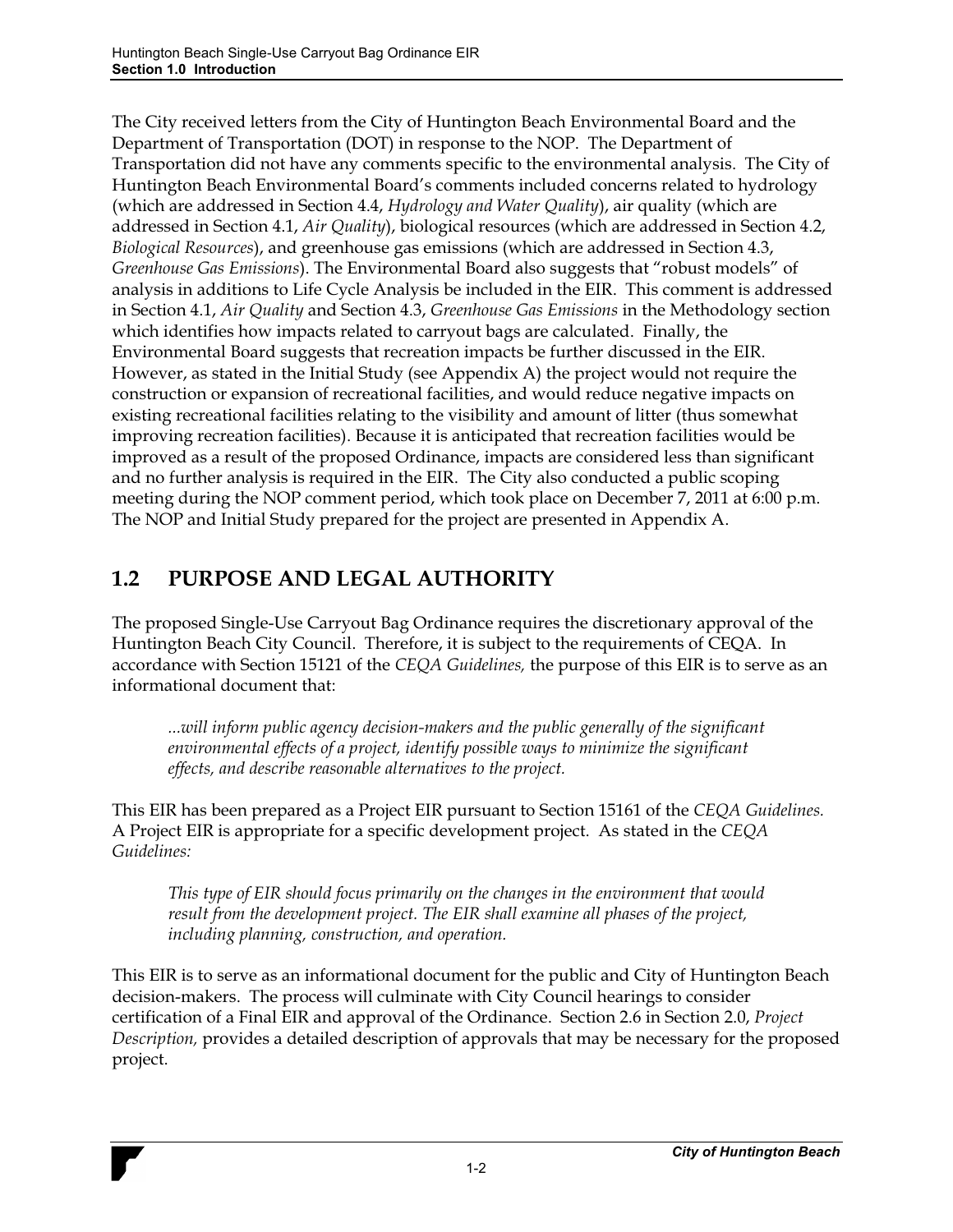#### **1.3 SCOPE AND CONTENT**

This EIR addresses the issues that the City of Huntington Beach determined could potentially have significant effects. The issues addressed in this EIR include:

- *Air Quality*
- *Biological Resources*
- *Greenhouse Gas Emissions*
- *Hydrology/Water Quality*

This EIR addresses the issue areas referenced above that were identified in an Initial Study as having potentially significant environmental impacts. The Initial Study is included in Appendix A.

The EIR references pertinent City policies and guidelines, certified EIRs and other adopted CEQA documents, and background documents prepared by the City in preparing the proposed Ordinance. A full reference list is contained in Section 7.0, *References and Report Preparers*.

The alternatives section of the EIR (Section 6.0) was prepared in accordance with Section 15126.6 of the *CEQA Guidelines*. The alternatives discussion evaluates the CEQA-required "no project" alternative and two alternative scenarios for the Ordinance. It also identifies the environmentally superior alternative among the alternatives assessed.

The level of detail contained throughout this EIR is consistent with the requirements of CEQA and applicable court decisions. The *CEQA Guidelines* provide the standard of adequacy on which this document is based. The *CEQA Guidelines* state:

*An EIR should be prepared with a sufficient degree of analysis to provide decisionmakers with information which enables them to make a decision which intelligently takes account of environmental consequences. An evaluation of the environmental effects of the proposed project need not be exhaustive, but the sufficiency of an EIR is to be reviewed in light of what is reasonably feasible. Disagreement among experts does not make an EIR inadequate, but the EIR should summarize the main points of disagreement among the experts. The courts have looked not for perfection, but for adequacy, completeness, and a good faith effort at full disclosure. (Section 15151)* 

# **1.4 LEAD, RESPONSIBLE, AND TRUSTEE AGENCIES**

The *CEQA Guidelines* define lead, responsible and trustee agencies. The City of Huntington Beach is the lead agency for the project because it holds principal responsibility for approving the Ordinance.

A responsible agency refers to a public agency other than the lead agency that has discretionary approval over the project, and a trustee agency refers to a state agency having jurisdiction by law over natural resources affected by a project. There are no responsible or trustee agencies for the proposed project.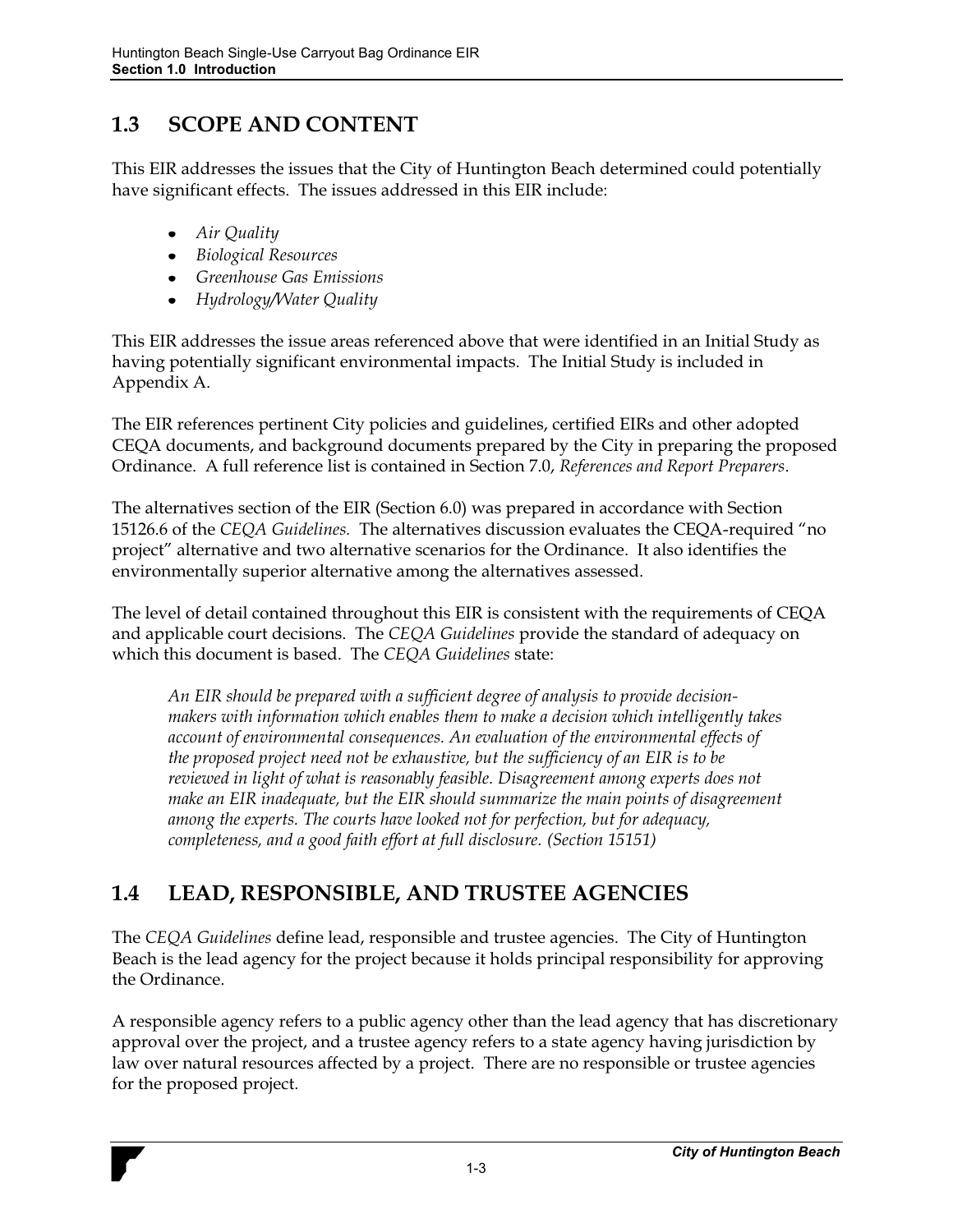## **1.5 ENVIRONMENTAL REVIEW PROCESS**

The major steps in the environmental review process, as required under CEQA, are outlined below. The steps are presented in sequential order.

- 1. **Notice of Preparation (NOP).** After deciding that an EIR is required, the lead agency must file an NOP soliciting input on the EIR scope to the State Clearinghouse, other concerned agencies, and parties previously requesting notice in writing *(CEQA Guidelines* Section 15082; Public Resources Code Section 21092.2). The NOP must be posted in the County Clerk's office for 30 days. The NOP may be accompanied by an Initial Study that identifies the issue areas for which the proposed project could create significant environmental impacts.
- 2. **Draft Environmental Impact Report.** The Draft EIR must contain:
	- a) Table of contents or index;
	- b) Summary;
	- c) Project description;
	- d) Environmental setting;
	- e) Discussion of significant impacts (direct, indirect, cumulative, growth-inducing and unavoidable impacts);
	- f) Discussion of alternatives;
	- g) Mitigation measures; and
	- h) Discussion of irreversible changes.
- 3. **Notice of Completion/Notice of Availability of Draft EIR.** A lead agency must file a Notice of Completion with the State Clearinghouse when it completes a Draft EIR and prepare a Public Notice of Availability for the Draft EIR. The lead agency must place the Notice in the County Clerk's office for 45 days (Public Resources Code Section 21092) and send a copy of the Notice to anyone requesting it *(CEQA Guidelines* Section 15087). Additionally, public notice of Draft EIR availability must be given through at least one of the following procedures: a) publication in a newspaper of general circulation; b) posting on and off the project site; and c) direct mailing to owners and occupants of contiguous properties. The lead agency must solicit input from other agencies and the public, and respond in writing to all comments received (Public Resources Code Sections 21104 and 21253). The minimum public review period for a Draft EIR is 30 days. When a Draft EIR is sent to the State Clearinghouse for review, the public review period must be 45 days unless the Clearinghouse (Public Resources Code 21091) approves a shorter period.
- 4. **Final EIR.** A Final EIR must include: a) the Draft EIR; b) copies of comments received during public review; c) list of persons and entities commenting; and d) responses to comments.
- 5. **Certification of Final EIR.** Prior to making a decision on a proposed project, the lead agency must certify that: a) the Final EIR has been completed in compliance with CEQA; b) the Final EIR was presented to the decision-making body of the lead agency; and c) the decision-making body reviewed and considered the information in the Final ElR prior to approving a project *(CEQA Guidelines* Section 15090).